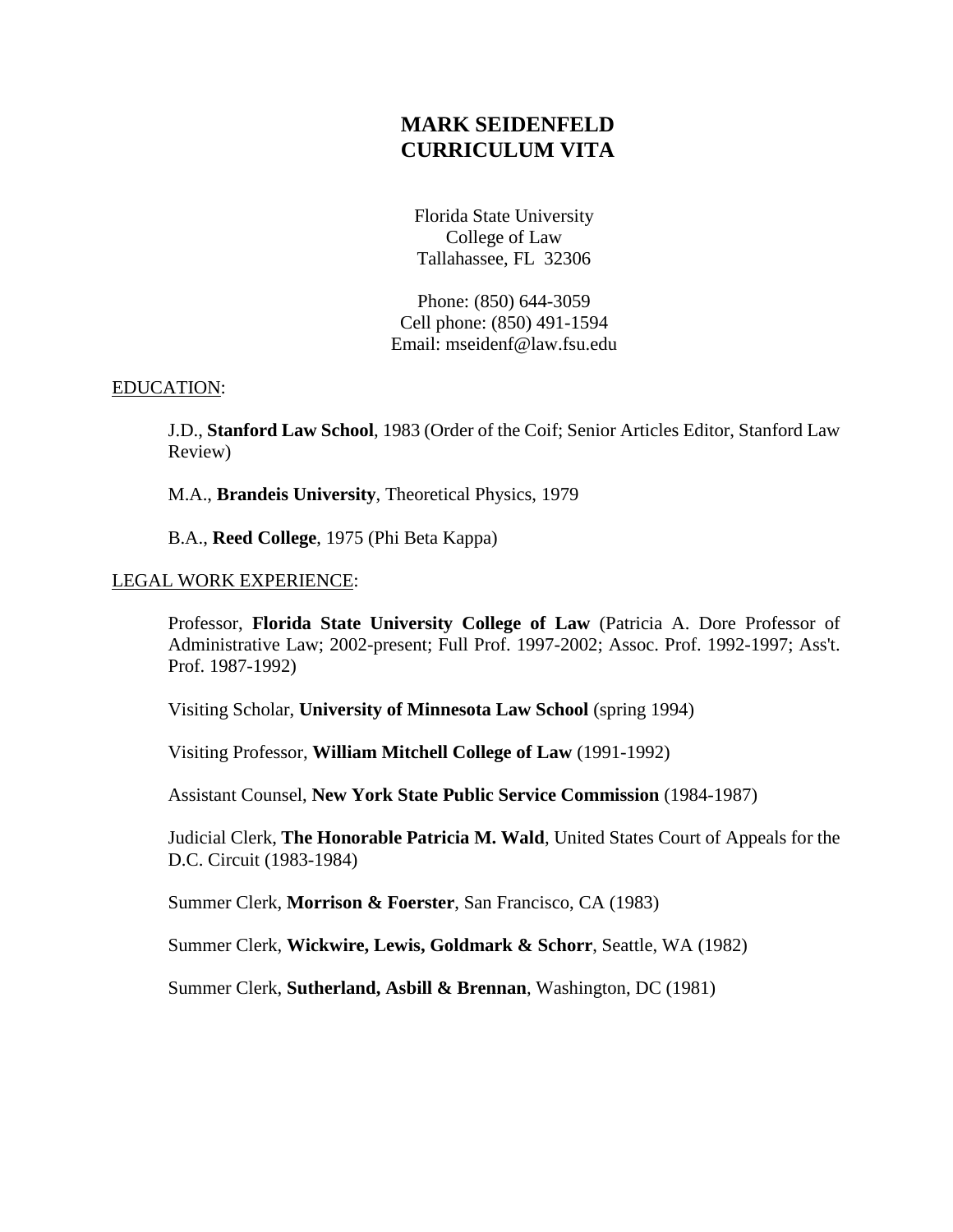# **MARK SEIDENFELD PAGE TWO**

### OTHER WORK EXPERIENCE:

Research Physicist & Engineer, **Intel Corp.**, Aloha, OR (1978-1980) (received patent for high speed, low power computer chip technology on which Intel built the 80286 microprocessor)

Instructor of Physics, **Brandeis University** (1975-1978)

#### BOOKS:

MARK SEIDENFELD, MICROECONOMIC PREDICATES TO LAW AND ECONOMICS (Anderson Publishing Co. 1996)

### ARTICLES:

Mark Seidenfeld, *The Bounds of Congress's Spending Power*, <u>\_\_</u> Ariz. L. Rev. \_\_ (forthcoming, 2019)

Mark Seidenfeld, *Revisiting Congressional Delegation of Interpretive Primacy as Foundation for* Chevron *Deference*, 24 SUP. CT. ECON. REV. 3 (2018) (invited paper for Searle Roundtable on "Judicial Review of Regulatory Evidence").

Mark Seidenfeld, *The Long Shadow of Judicial Review*, 32 J. LAND USE & ENV. L. 579 (2017) (invited paper for Symposium on "Environmental Law without Courts")

Mark Seidenfeld & Allie Akre, *Standing in the Wake of Statutes*, 57 ARIZ. L. REV. 745 (2015)

Mark Seidenfeld, *Tax Credits on Federal Exchanges: Lessons from the Legislative Process Failure Theory of Statutory Interpretation*, MINN. L. REV. HEADNOTES, *available at* [http://www.minnesotalawreview.org/wp-content/uploads/2015/02/Seidenfeld\\_1fmt.pdf](http://www.minnesotalawreview.org/wp-content/uploads/2015/02/Seidenfeld_1fmt.pdf) (Feb. 24, 2015)

Mark Seidenfeld & Murat Mungan, *Duress as Rent Seeking*, 99 MINN. L. REV. 1423 (2015)

Mark Seidenfeld, *A Process Failure Theory of Statutory Interpretation*, 56 WM. & MARY L. REV. 467 (2014)

Mark Seidenfeld & Joshua Hawkes, *A Positive Defense of Administrative Preemption*, 22 GEO. MASON L. REV. 63 (2014)

Mark Seidenfeld, *Foreword to the Annual Review of Administrative Law: The Role of Politics in a Deliberative Administrative State*, 81 GEO. WASH. L. REV. 1397 (2013)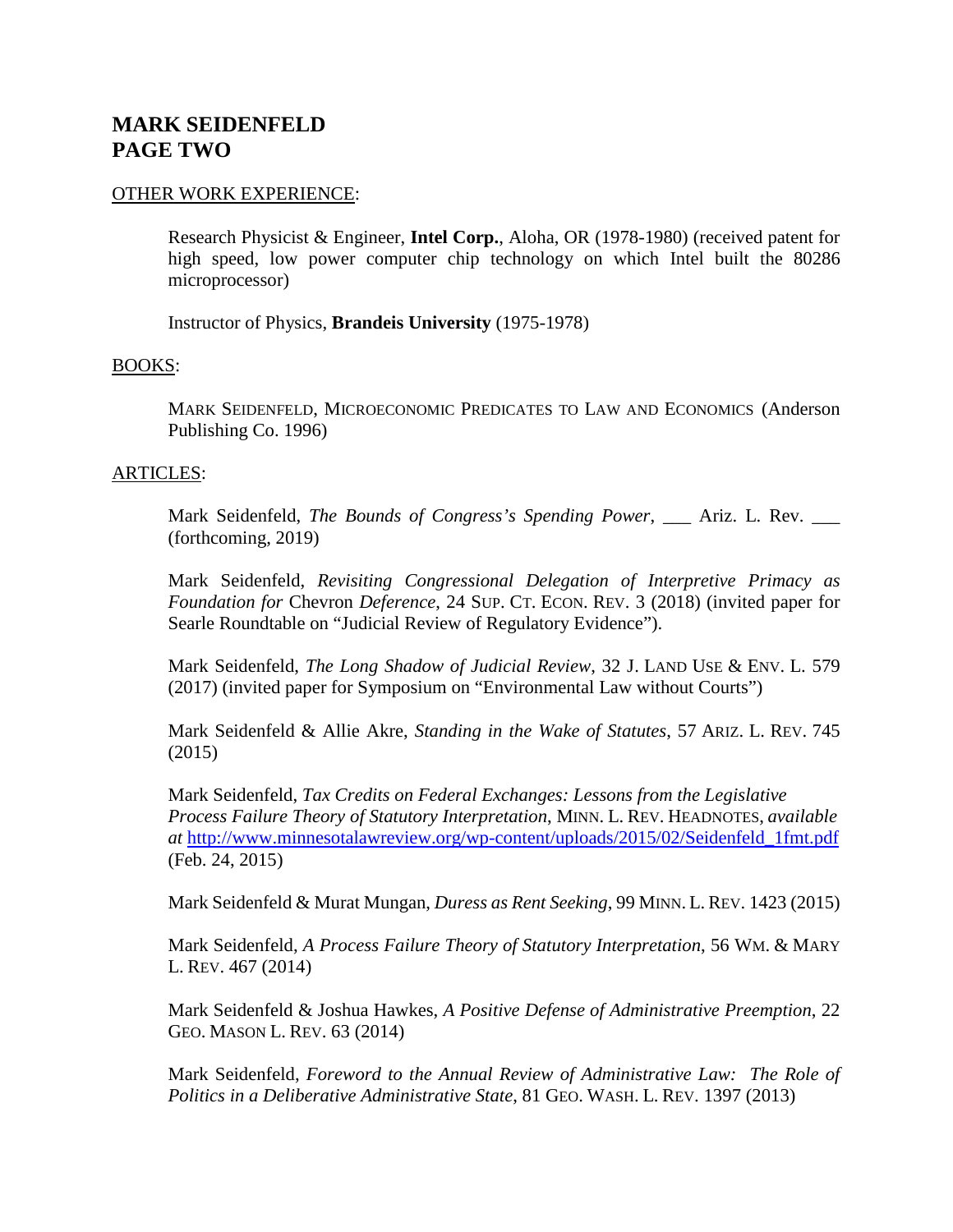## **MARK SEIDENFELD PAGE THREE**

Mark Seidenfeld, *The Irrelevance of Politics for Arbitrary and Capricious Review*, 90 WASH. U. L. REV. 141 (2012)

Mark Seidenfeld, *Substituting Substantive for Procedural Review of Guidance Documents*, 90 TEX. L. REV. 331 (2011)

Mark Seidenfeld, *Chevron's Foundation*, 86 NOTRE DAME L. REV. 273 (2011)

Mark Seidenfeld, *Who Decides Who Decides: Federal Regulatory Preemption of State Tort Law*, 65 NYU ANN. SURVEY AM. L. 611 (2010) (invited paper)

Mark Seidenfeld, *Why Agencies Act: A Reassessment of the Ossification Critique of Judicial Review*, 70 OHIO ST. L.J.251 (2009)

Brian Galle & Mark Seidenfeld, *Administrative Law's Federalism: Preemption, Delegation and Agencies at the Edge of Federal Power*, 57 DUKE L.J.1933 (2008) (competitively chosen paper for a symposium).

Mark Seidenfeld, *In Search of Robin Hood: Suggested Legislative Responses to* Kelo, 23 J. LAND USE & ENVTL. L. 305 (2008)

Mark Seidenfeld, *The Quixotic Quest for a "Unified" Theory of the Administrative State*, ISSUES IN LEGAL SCHOLARSHIP: THE REFORMATION OF AMERICAN ADMINISTRATIVE LAW *available at* <http://www.bepress.com/ils/iss6/> (2005)

Mark Seidenfeld & Janna Satz Nugent, *The Friendship of the People: Citizen Participation in Environmental Enforcement*, 73 GEO. WASH. L. REV. 269 (2005)

Mark Seidenfeld, *Pyrrhic Political Penalties: Why the Public Would Lose Under the "Penalty Default Canon*", 72 GEO. WASH. L. REV. 724 (2004)

Mark Seidenfeld, *Cognitive Loafing, Social Conformity, and Judicial Review of Agency Rulemaking*, 87 CORNELL L. REV. 486 (2002) (invited paper)

Mark Seidenfeld, *The Psychology of Accountability and Political Review of Agency Rules*, 51 DUKE L.J. 1059 (2001) (invited paper)

Mark Seidenfeld, *An Apology for Administrative Law in A Contracting State,* 28 FLA. ST. U. L. REV. 215 (2000) (invited paper)

Mark Seidenfeld & Jim Rossi, *The False Promise of The New Nondelegation Doctrine*, 76 NOTRE DAME L. REV. 1 (2000)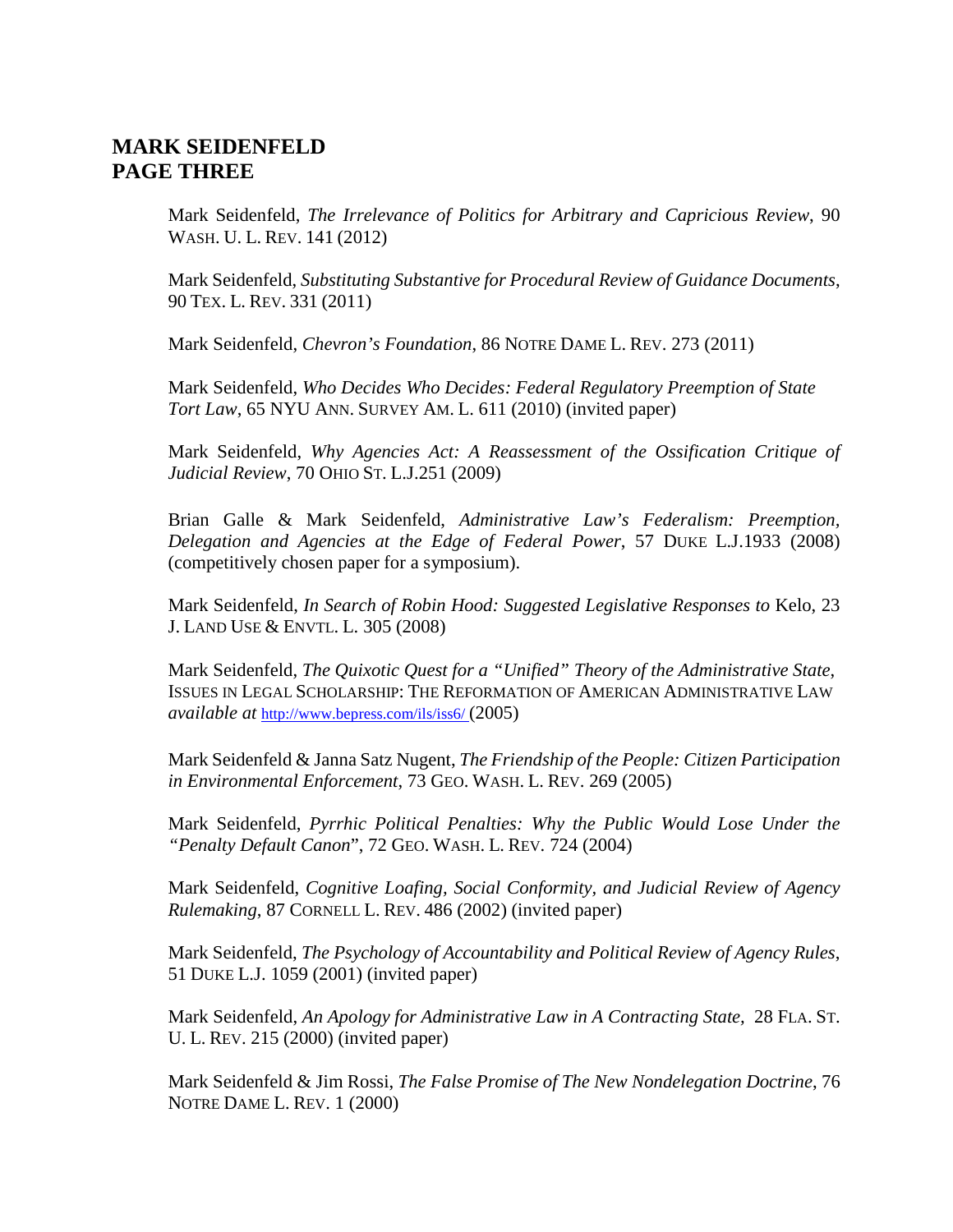## **MARK SEIDENFELD PAGE FOUR**

Mark Seidenfeld, *Empowering Stakeholders: Limits on Collaboration as the Basis for Flexible Regulation*, 41 WM. & MARY L. REV.411 (2000)

Mark Seidenfeld, *Bending the Rules: Flexible Regulation and Constraints on Agency Discretion*: 51 ADMIN. L. REV. 429 (1999)

Mark Seidenfeld, *Hard Look Review in a World of Techno-Bureaucratic Decisionmaking: A Reply to Professor McGarity*, 75 TEX. L. REV. 559 (1997)

Mark Seidenfeld, *Playing Games with the Timing of Judicial Review: An Evaluation of Proposals to Restrict Pre-Enforcement Review of Agency Rules*, 58 OHIO ST. L.J.85 (1997)

Mark Seidenfeld, *Demystifying Deossification: Rethinking Recent Proposals to Modify Judicial Review of Notice and Comment Rulemaking*, 75 TEX. L. REV.483 (1997)

Mark Seidenfeld, *A Big Picture Approach to Presidential Influence of Agency Policy Making*, 80 IOWA L. REV. 1 (1994)

Mark Seidenfeld, *A Syncopated Chevron: Emphasizing Reasoned Decision-Making in Reviewing Agency Interpretations of Statutes* 73 TEX. L. REV. 83 (1994)

Mark Seidenfeld, *A Civic Republican Justification for the Bureaucratic State*, 105 HARV. L. REV. 1511 (1992)

Mark Seidenfeld, *Some Jurisprudential Perspectives on Employment Sex Discrimination Law and Comparable Worth*, 21 RUTGERS L.J. 269 (1990)

Mark Seidenfeld, Note*, Sex-Based Wage Discrimination Under the Title VII Disparate Impact Doctrine*, 34 STAN. L. REV. 1083 (1982)

#### BOOK CHAPTERS & OTHER SHORT PUBLICATIONS:

Mark Seidenfeld, *A Process Based Approach to Presidential Exit*, 67 DUKE L.J. 1775 (2018) (invited comment for symposium on "Regulatory Exit")

Murat Mungan & Mark Seidenfeld, *Ex-Ante Investments to Make Threats Credible*, 23 SUP. CT. ECON. REV. 341 (2016)

Mark Seidenfeld, *The Place of Permits in the Quiver of Administrative Action*, JOTWELL: ADMINISTRATIVE LAW (April 9, 2015) *available at*: http://adlaw.jotwell.com/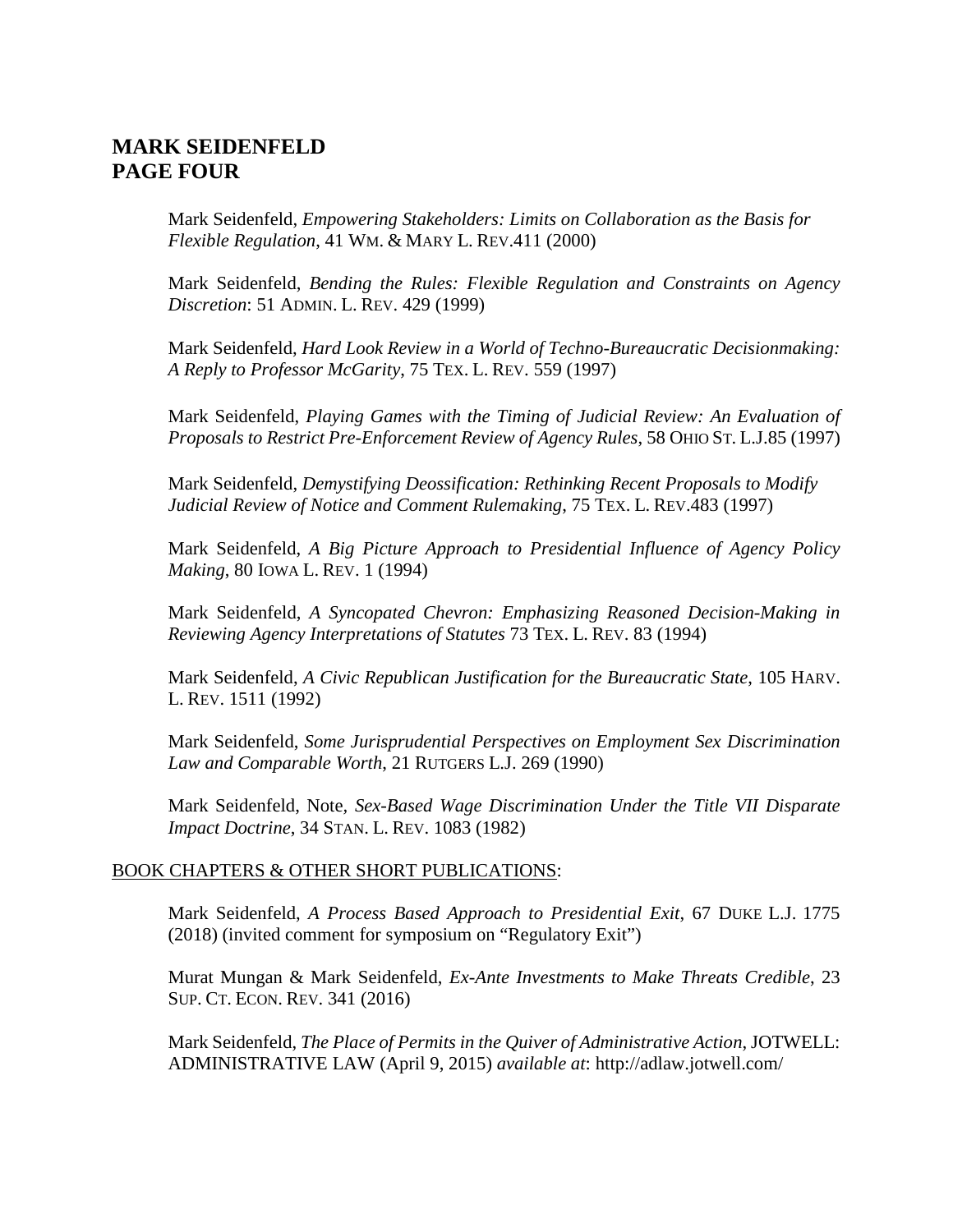# **MARK SEIDENFELD PAGE FIVE**

Mark Seidenfeld, *The Role of Agencies in Private Regulatory Enforcement*, JOTWELL: ADMINISTRATIVE LAW, (April 16, 2014) *available at* [http://adlaw.jotwell.com.](http://adlaw.jotwell.com/)

Mark Seidenfeld, *Courts Should Ensure a Deliberative and Transparent Administrative State*, Liberty Forum, *available at* [http://www.libertylawsite.org/liberty-forum/courts](http://www.libertylawsite.org/liberty-forum/courts-should-ensure-a-deliberative-and-transparent-administrative-state/)[should-ensure-a-deliberative-and-transparent-administrative-state/](http://www.libertylawsite.org/liberty-forum/courts-should-ensure-a-deliberative-and-transparent-administrative-state/) (Aug. 1, 2013)

Mark Seidenfeld, *Strategic Interactions between Administrative Agencies and the White House: A Welcome Look into the Black Box of the Executive Branch*, JOTWELL: ADMINISTRATIVE LAW, (March 6, 2013) available at [http://adlaw.jotwell.com](http://adlaw.jotwell.com/)

Mark Seidenfeld, *In Praise of a Comparativist Rubrik for Administrative Law,* JOTWELL, ADMINISTRATIVE LAW, *available at* [http://adlaw.jotwell.com,](http://adlaw.jotwell.com/) (March 21, 2012).

Brian Galle & Mark Seidenfeld, *Preemption and Federal Administrative Law*, 34 ADMIN. & REG. L. NEWS, Winter 2009 at 5

Mark Seidenfeld, Jim Rossi and Keith Rizzardi, *Judicial Review*, in RECENT DEVELOPMENTS IN ADMINISTRATIVE LAW (J. Lubbers, ed., 2004) (book chapter)

Elizabeth Magill & Mark Seidenfeld, *Judicial Review*, in RECENT DEVELOPMENTS IN ADMINISTRATIVE LAW (J. Lubbers, ed., 2003) (book chapter)

William S. Jordan, III, Jim Rossi & Mark Seidenfeld, *Judicial Review*, in RECENT DEVELOPMENTS IN ADMINISTRATIVE LAW (J. Lubbers, ed., 2002) (book chapter)

William S. Jordan, III & Mark Seidenfeld, *Judicial Review*, in RECENT DEVELOPMENTS IN ADMINISTRATIVE LAW (J. Lubbers, ed., 2001) (book chapter)

Mark Seidenfeld, *Rulemaking*, in RECENT DEVELOPMENTS IN ADMINISTRATIVE LAW (J. Lubbers, ed. 2000) (book chapter)

Mark Seidenfeld, *The Challenge of Teaching Administrative Law*, 38 BRANDEIS L.J. 293 (2000) (invited essay)

Mark Seidenfeld, *Requirements for Administrative Rulemaking*, 27 FLA. ST. U.L. REV. 533 (2000) (chart describing federal rulemaking requirements)

## PRESENTATIONS:

*A Process Based Approach to Presidential Exit*, Symposium on Regulatory Exit, Duke Law School (February, 2018)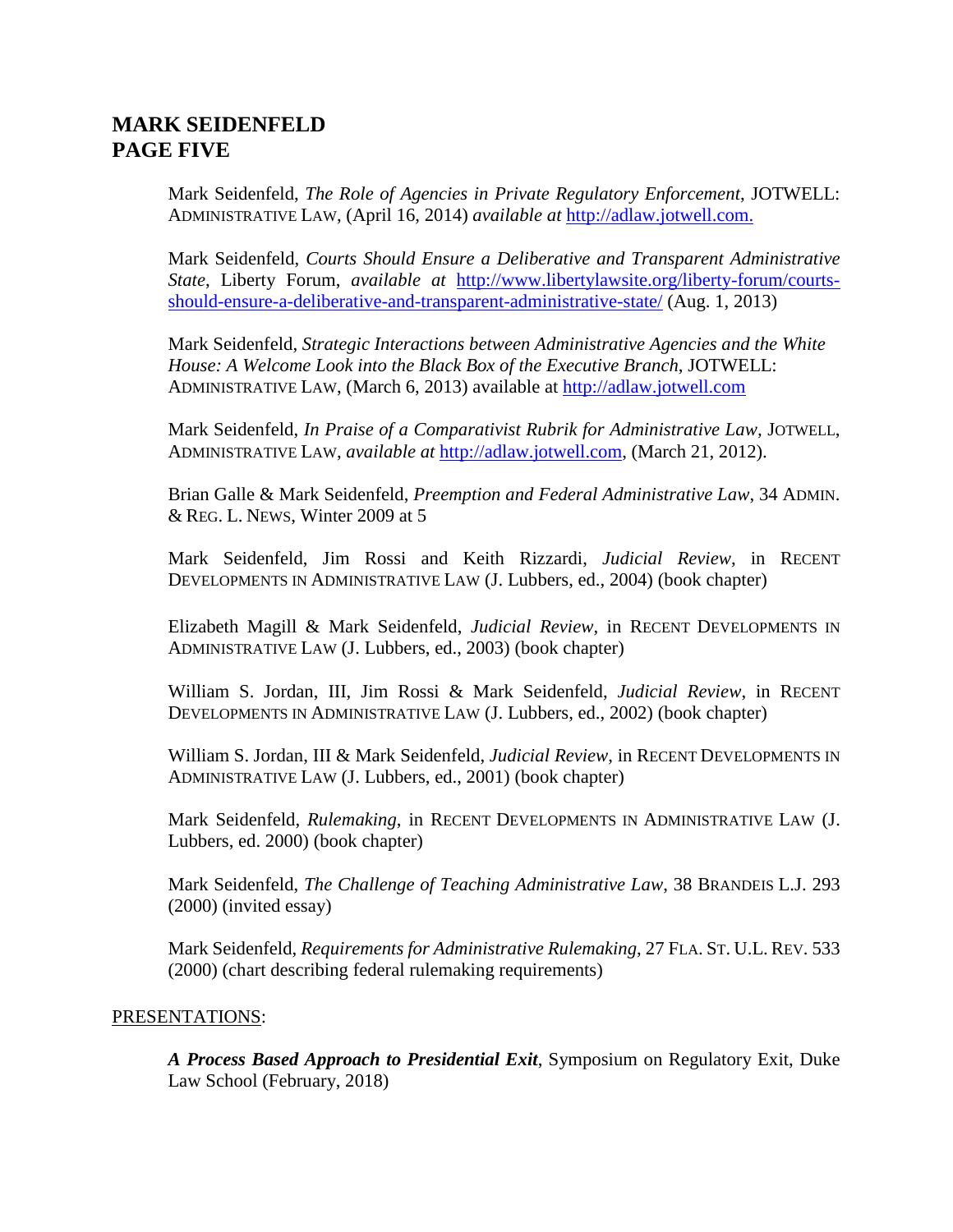# **MARK SEIDENFELD PAGE SIX**

*Chevron***'s Foundation: Congressional Delegation of Interpretive Primacy**, Federalist Society Teleforum (June 2017).

**The** *Chevron* **Doctrine: Past, Present & Future**, 2017 Advanced Topics in Administrative, Environmental & Governmental Law, Florida Bar CLE Committee, Tallahassee, FL (April 2017)

**Unorthodox Rulemaking in Federal Administrative Law**, 2017 Advanced Topics in Administrative, Environmental & Governmental Law, Florida Bar CLE Committee Tallahassee, FL (April 2017)

**New Faces in Administrative Law**, Panel of Junior and Senior Scholars, Annual Meeting of the AALS, New York, NY (January 2017)

**The Administrative State in American Deliberative Democracy**, Faculty Workshop, Antonin Scalia Law School, Arlington, VA (January 2017)

**Revisiting Congressional Delegation of Interpretive Primacy as Foundation for Chevron Deference**, Searle Roundtable on Judicial Review of Regulatory Evidence, Antonin Scalia Law School, Arlington VA (Nov. 2016)

**The Long Shadow of Judicial Review**, Symposium on Environmental Law without Courts, FSU College of Law, Tallahassee, FL (Oct. 2016)

**Guidance Documents in Federal Administrative Law**, 2016 Advanced Topics in Administrative, Environmental & Governmental Law, Florida Bar CLE Committee Tallahassee, FL (April 2016)

**New Faces in Administrative Law**, Panel of Junior and Senior Scholars, Annual Meeting of the AALS, New York, NY (January 2016)

**Judicial Review of Federal Rules**, CLE, Administrative and Environmental Law Section of the Florida Bar CLE, Tallahassee, FL (April 2015)

**Some Musings about Guidance Documents**, Annual Meeting of the ABA Section on Administrative and Regulatory Law, Washington DC (October 2014)

**A Process Failure Theory of Statutory Interpretation**, Faculty Workshop, Walter F. George School of Law, Mercer University, Macon, GA (March 2014)

**New Faces in Administrative Law**, Panel of Junior and Senior Scholars, Annual Meeting of the AALS, New York, NY (January 2014)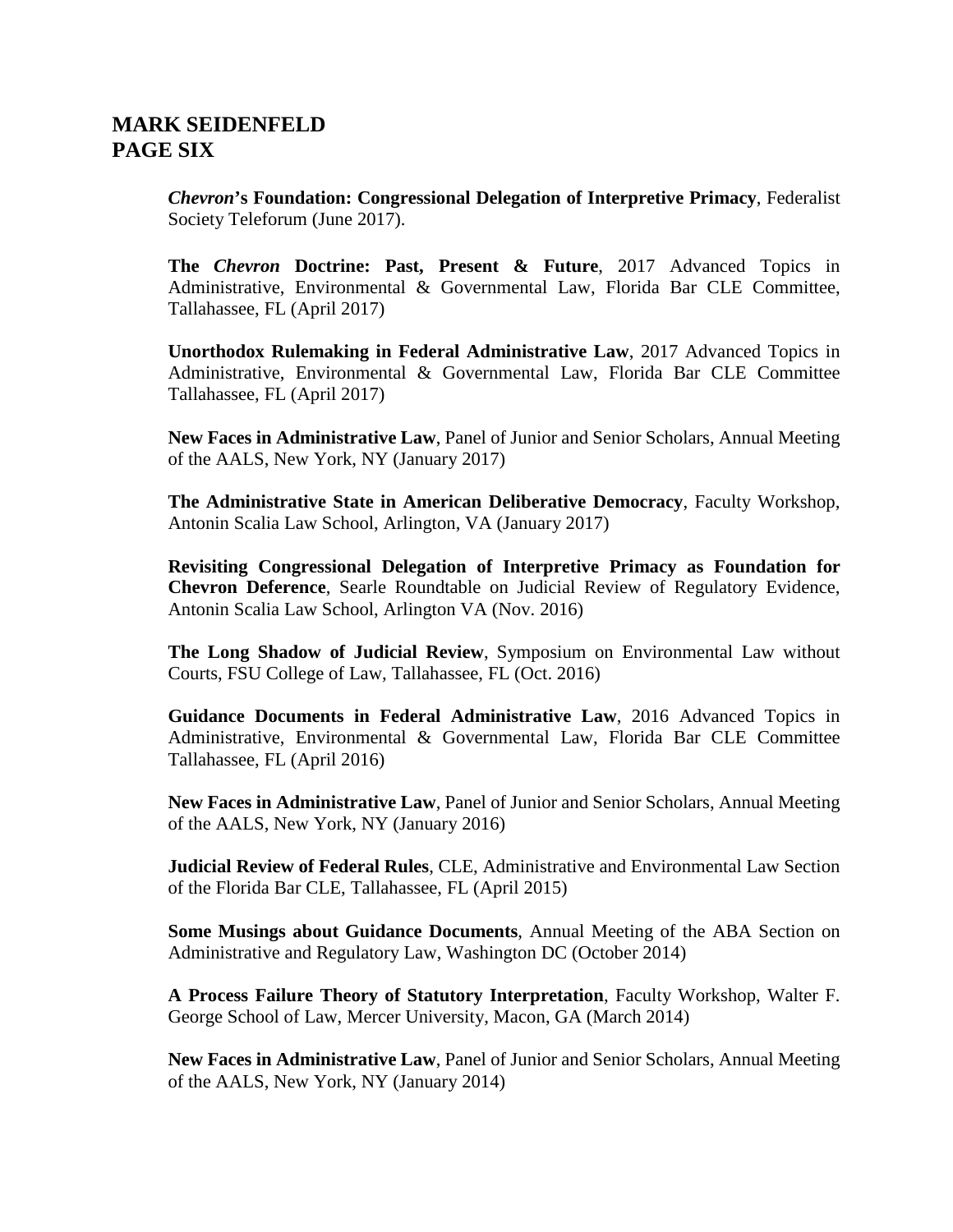## **MARK SEIDENFELD PAGE SEVEN**

**Step Two of** *Chevron* **in the Federal Courts of Appeal**, Administrative Law Discussion Forum, University of Louisville, Louisville KY (December 2013)

**Implications of National Federation of Independent Business v. Sebelius,** Florida Health Care Reform: Legal and Ethical Questions About Where We Go from Here, Tallahassee, FL (February 2013)

**New Faces in Administrative Law**, Panel of Junior and Senior Scholars, Annual Meeting of the AALS, New Orleans, LA (January 2013)

**The Role of Politics in a Deliberative Administrative State**, Annual Meeting of the ABA Section on Administrative and Regulatory Law, Washington DC (October 2012)

**The Irrelevance of Politics for Arbitrary and Capricious Review**, Faculty workshop, Loyola (LA) Law School (January 2012)

**The Irrelevance of Politics for Arbitrary and Capricious Review**, Faculty workshop, Emory Law School (January 2012)

**The Legal Implications of Supreme Court Review of the Patient Protection and Affordable Care Act**, National Conference of State Legislatures, Tampa FL (November 2011)

**Chevron's Foundation**, Faculty workshop at University of Tulsa College of Law (October 2009)

**Who Decides Who Decides: Federal Regulatory Preemption of State Tort Law**, Faculty workshop at University of Richmond School of Law (October 2009)

**Who Decides Who Decides: An Institutional Analysis of Regulutory Preemption of Tort Law**, Symposium on Preemption of Tort Law, NYU Law School (February, 2009)

**Administrative Law's Federalism**, Symposium on Federalism and Administrative Law, Duke Law School (March, 2008)

**Why Agencies Act?**, Faculty workshop at University of Missouri School of Law (October, 2007)

**A Review of Federal Administrative Law**, State and Federal Government Administrative Practice Certification Review Course, Florida Bar, Administrative Practice, Environmental and Land Use, and Government Lawyers Sections (August, 2007).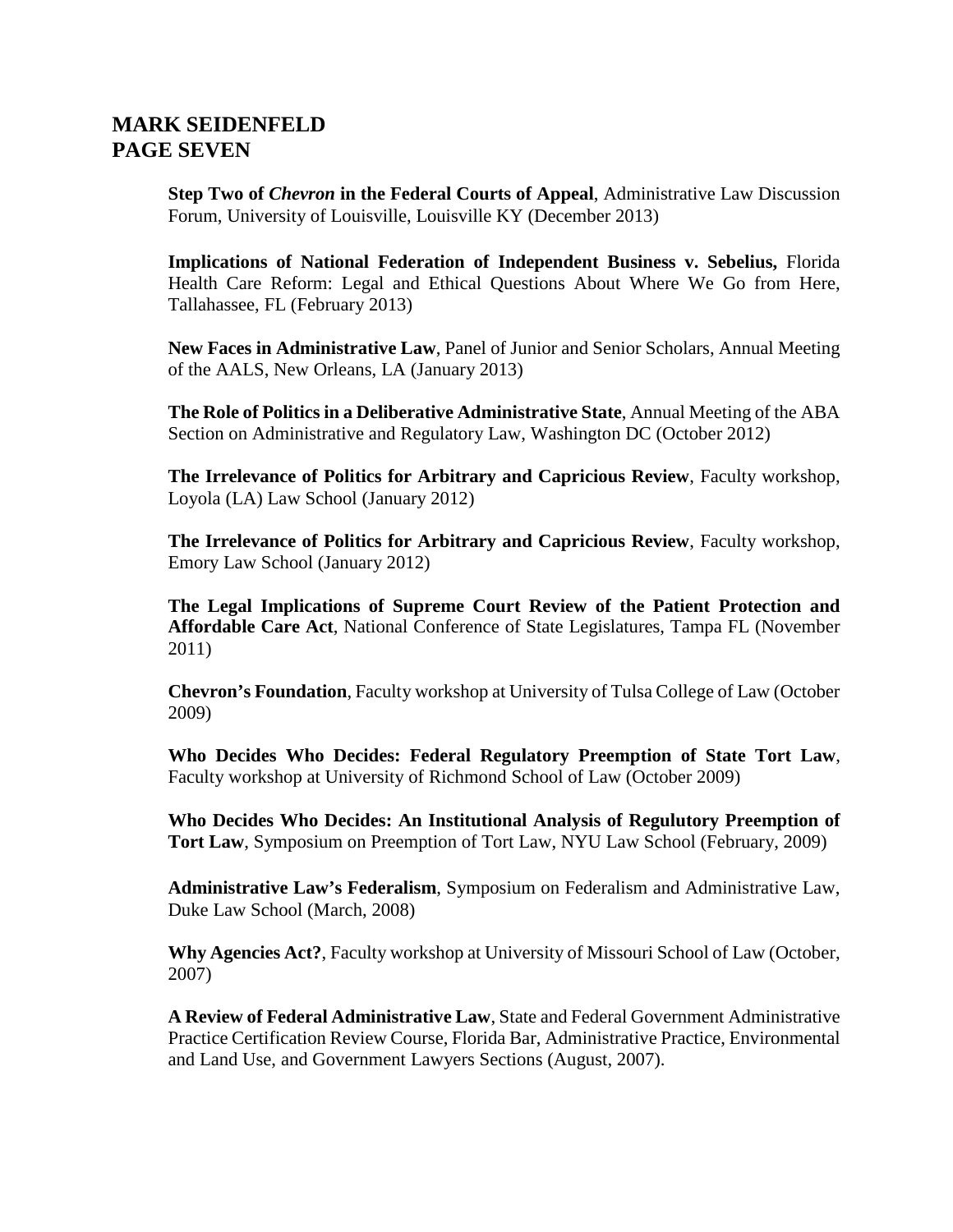## **MARK SEIDENFELD PAGE EIGHT**

**A Qualified Defense of Kelo**, Florida State University Devoe L. Moore Center, Symposium on "Takings: The Uses and Abuses of Eminent Domain and Land Use Regulation" (April, 2007)

**Overview of Federal Administrative Law**, CLE conference on Administrative Law, Florida Bar, Government Lawyers Section (April 2007)

**Agency Decisions Whether to Regulate,** Faculty Workshop, Southern Methodist University (October, 2006)

**Comments on Common Law Remedies and Public Law Enforcement**, "Symposium on the Law and Policy of Ecosystem Services," at Florida State University College of Law, (April, 2006)

**A Qualified Defense of** *Kelo***: An Economic Analysis of Use of Eminient Domain to Transfer Property from One Private Entity to Another**, "Forum on Eminent Domain in Florida after *Kelo v City of New London* - Property Rights vs. Community Development," Florida State University College of Law (November, 2005)

**Agency Decisions to Act,** conference on "Administrative Law and Process in the U.S. and Abroad: Cross-Disciplinary Perspectives," University of San Diego School of Law and the University of California San Diego Department of Political Science and Graduate School of International Relations and Pacific Studies (January, 2005)

**Agency Decisions to Act**, Symposium on Behavioral Law & Economics, Florida State University College of Law (March, 2004)

**Legislative Oversight of Administrative Agencies**, (Panel Moderator) AALS Annual Meeting, Atlanta (January, 2004)

**Citizen Participation in Environmental Enforcemen**t, Faculty Workshop, American University Law School (November, 2003)

**An Overview of Federal Administrative Law and Practice**, CLE Program, Florida Bar Section on Administrative Law (June, 2003)

**A Federal Perspective on Administrative Law**, Pat Dore Conference on Florida Administrative Law, Florida Bar Section on Administrative Law (October, 2002)

**Recent Developments in Judicial Review**, 2002 Administrative Law Conference, ABA Section on Administrative Law and Regulatory Practice (October, 2002)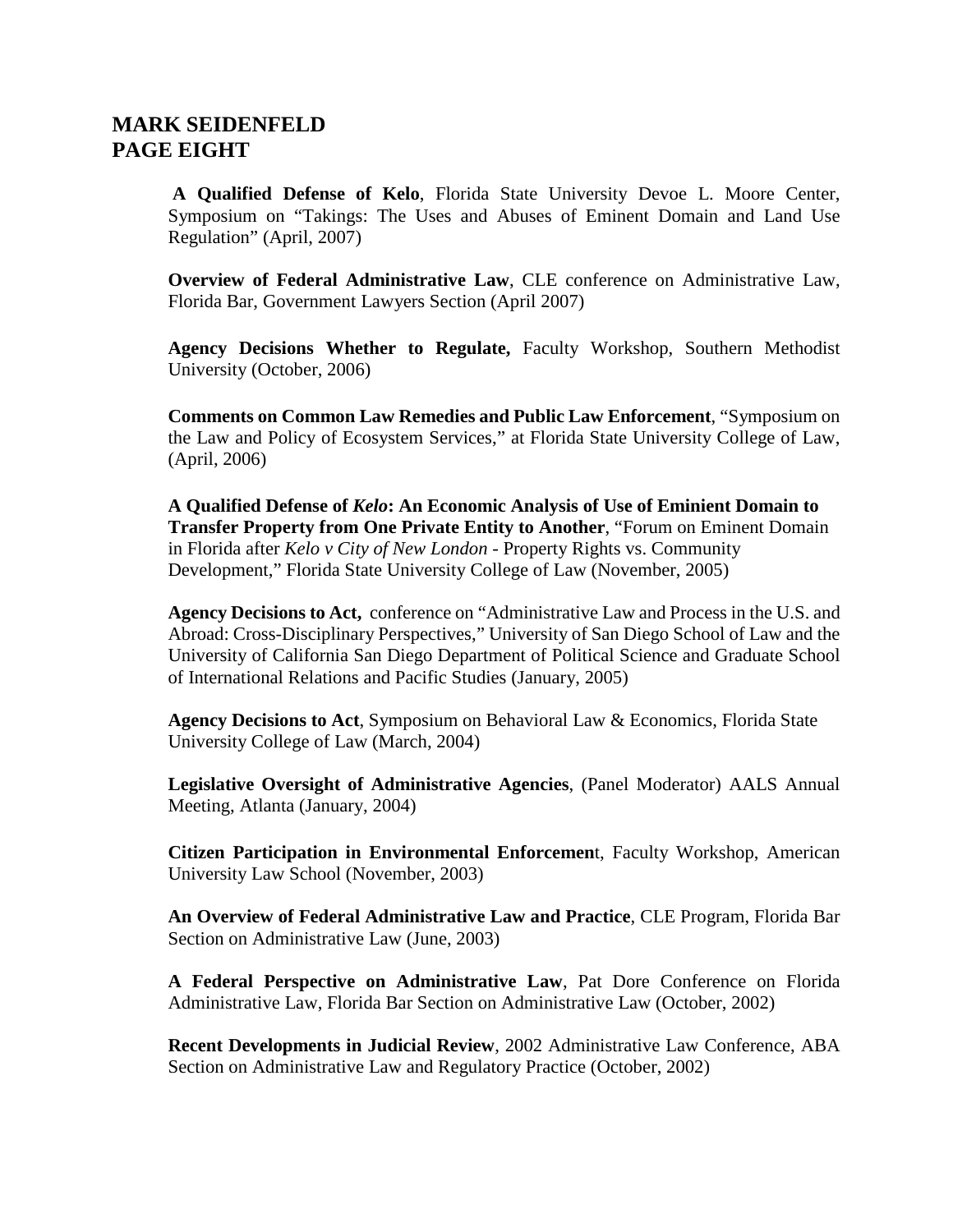# **MARK SEIDENFELD PAGE NINE**

**Microeconomics as a Means of Evaluating Legal Rules,** Annual Education Meeting Florida Circuit Judges Conference (September, 2002.)

**Making Sense of** *Mead***,** Fall Meeting of the ABA Section on Administrative Law and Regulatory Practice (November, 2001)

**Cognitive Loafing, Social Conformity, and Judicial Review of Agency Rulemaking**, Faculty Workshop, University of San Diego Law School (April, 2001)

**Expert Group Decisionmaking and Judicial Review**, Symposium at Cornell Law School on "Getting Beyond Cynicism: New Theories of the Regulatory State" (March, 2001)

**The Psychology of Accountability and Political Review of Agency Rules**, Duke Law School Administrative Law Conference on "Politics and Agency Rulemaking" (March, 2001)

**A Coherent Approach to Less than Informal Rulemaking**, Administrative Law Section of the AALS Annual Meeting (January, 2001)

**Interest Group Dynamics and Collaborative Environmental Regulation**, Environmental Workshop, Environmental and Natural Resources Law and Policy Program, Stanford Law School (March, 2000)

**Comments on "The Contracting State,"** an invited response to Jody Freeman at the FSU College of Law Symposium on "Regulatory Theory and Administrative Law" (February, 2000)

**Recent Developments on Rulemaking**, 1999 Administrative Law Conference, ABA Section on Administrative Law and Regulatory Practice (October, 1999)

**Limits on Collaboration as the Basis for Flexible Regulation**, Invited Paper presented at the Southeast American Association of Law Schools Conference (July, 1999)

**Demystifying Deossification: The Flight from Hard Look Review**, Faculty Workshop, University of Florida College of Law (September, 1996)

**A Syncopated Chevron**, Invited Paper presented at the Administrative Law Section of the AALS Annual Meeting (January, 1994)

**Reasoned Decision-Making and Judicial Review of Agency Statutory Interpretation**, Faculty Workshop at Florida State University College of Law (March,1993)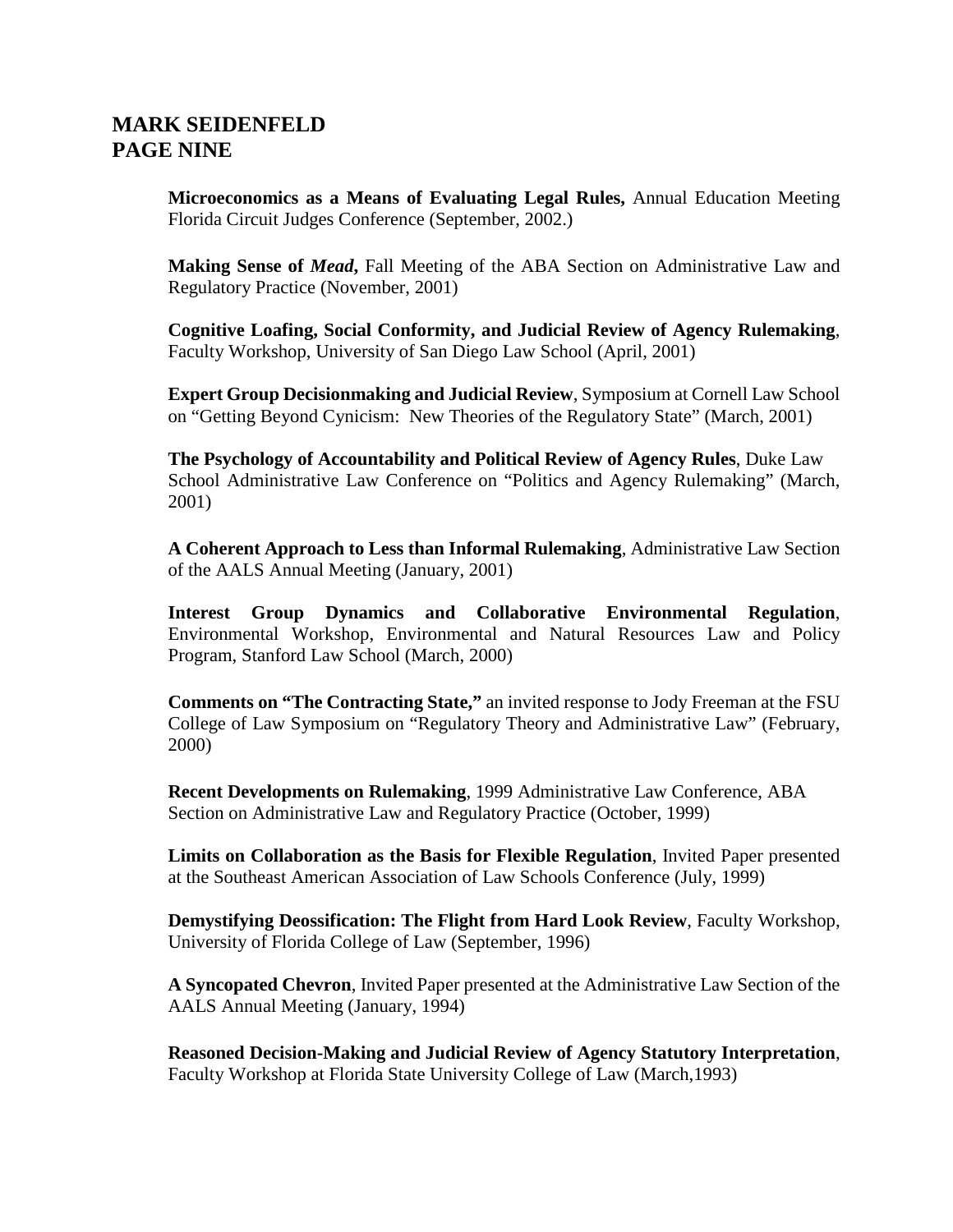# **MARK SEIDENFELD PAGE TEN**

**Presidential Control of Agency Policy**, Legal Studies Seminar at Florida State University College of Law (October, 1992) **Presidential Review of Agency Rulemaking**, Faculty Workshop at William Mitchell

College of Law (March, 1992)

## HONORS & AWARDS:

**Teaching Incentive Program Award,** Florida State University-wide award for excellence in teaching (1996)

## COURSES TAUGHT:

**Administrative Law** (1987 - present)

**Administrative Law Seminar** (2001 - 2002)

**Antitrust** (1990)

**Constitutional Law I (Powers)** (1991, 1996 - present)

**Constitutional Law II (Liberties)** (1992, 2015)

**Contracts II (Remedies, Conditions and Defenses)** (2008 - 2010)

**Economic Regulation of Business** (1991, 1993, 1996-98)

**Energy Law** (2016)

**Energy Law Seminar** (2011)

**Environmental Law** (1992 - 2002)

**Federal Indian Law** (1999)

**Health Care Law & Policy (2014)** 

**Law & Economics** (1988-92, 1995, 1997, 2003, 2007-08, 2017)

**Legislation** (2004)

**Legislation and Regulation – An Introduction** (2011 – present)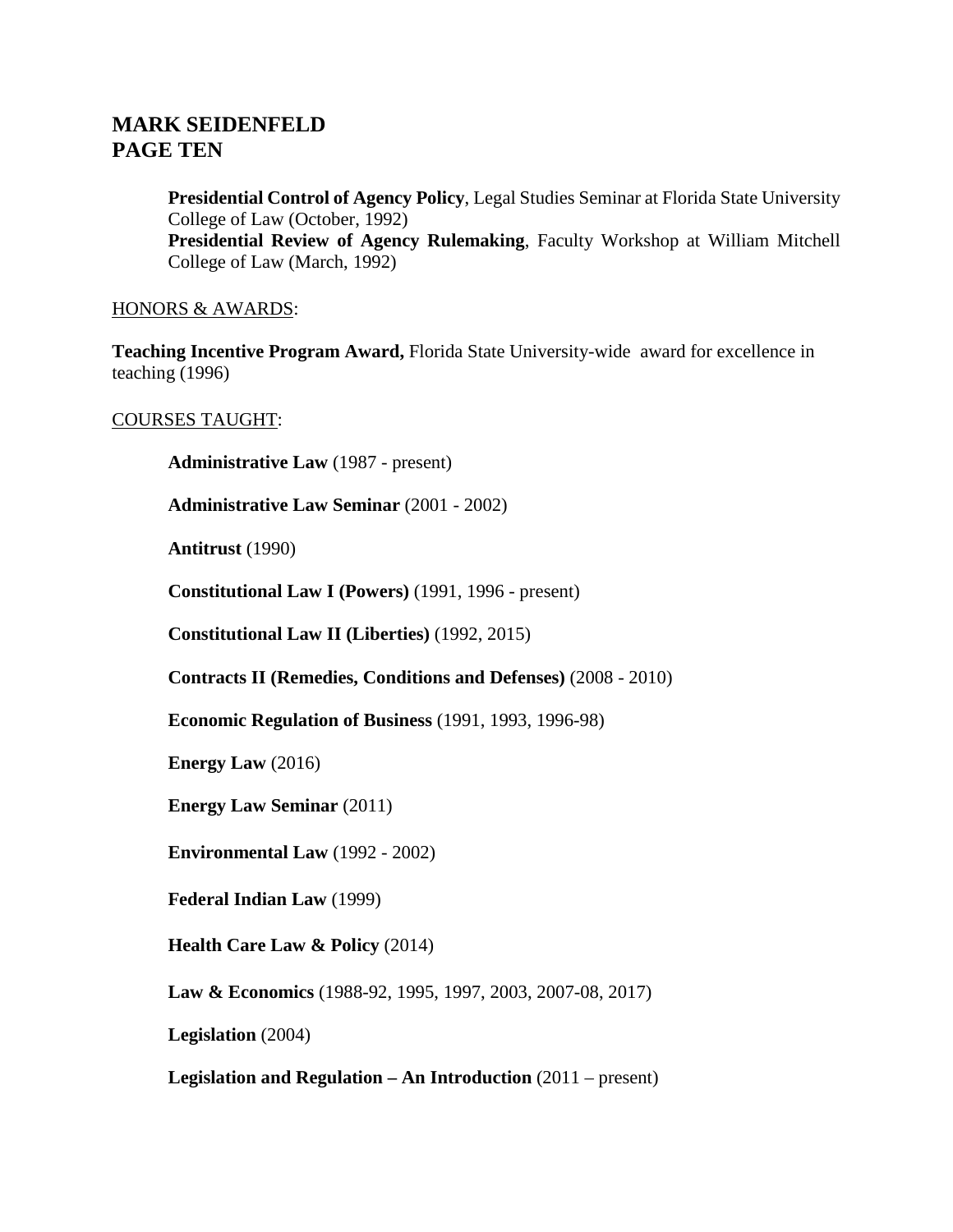# **MARK SEIDENFELD PAGE ELEVEN**

**Mass Media Law** (1988-1991, 1993, 1995)

**Regulation of Utilities** (1988-89)

**Telecommunications Law** (2003 – 2005, 2009)

### SERVICE:

**Chair, ABA Section of Administrative Law and Regulatory Practice, Committee on Judicial Review** (2000 - 2004)

**Vice Chair, ABA Section of Administrative Law and Regulatory Practice, Committee on Rulemaking** (1997 - 1999)

**Member, ABA Section of Administrative Law and Regulatory Practice, Scholarship Award Committee** (2014 - 2017).

**Member of ABA Accreditation Site Visit Teams** (Reported on Pace University School of Law Faculty and AALS Reporter, fall 2014); (Reported on University of Arkansas Law School, Fayettteville, Faculty and Program of Study, fall 2006)

**Member of the Executive Committee, AALS Section on Administrative Law** (1999- 2004)

**Organizer of an Academic Conference on "Regulatory Theory and Administrative Law"**, at FSU College of Law (Feb. 2000)

**Member, Florida Bar Section on Administrative Law Drafting Committee for Administrative Law Specialty Certification Exam** (2007 -2008)

**Associate Dean for Research**, FSU College of Law (May, 2012 – 2016, 2018 - present)

**Associate Dean for Academic Affairs, FSU College of Law** (May, 2002 – August, 2003; May, 2005 – August 2007)

**Chair, FSU College of Law ABA Self Study Committee** (2007-08)

**Chair, FSU College of Law Faculty Appointments Committee** (2003-04, 2008-09)

**Chair, FSU College of Law Promotion and Tenure Committee** (2001-02, 2004-05, 2017-18)